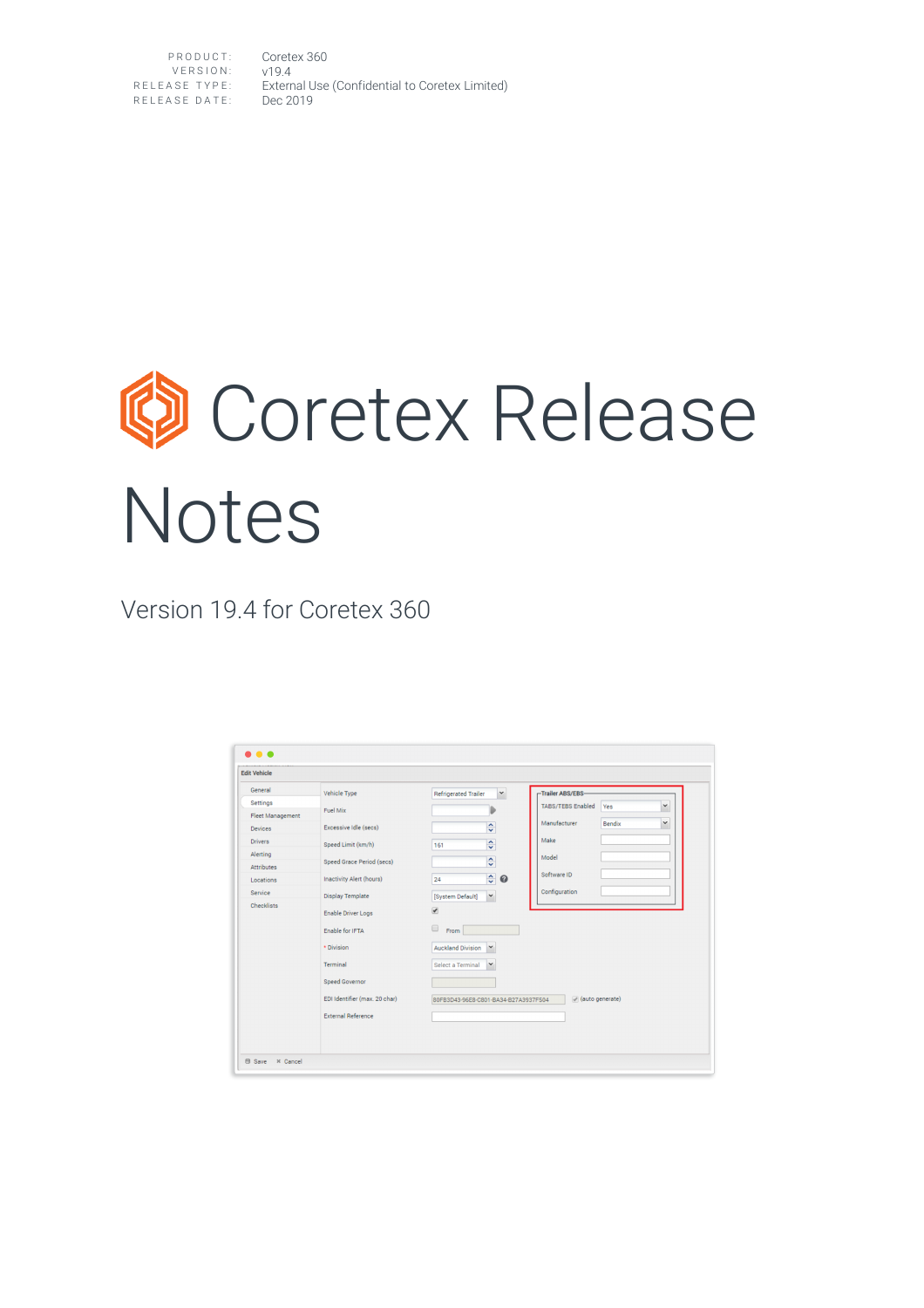#### Contents

| <b>About the Release</b>        | 3              |
|---------------------------------|----------------|
|                                 |                |
| <b>New Features</b>             | $\overline{4}$ |
|                                 |                |
|                                 |                |
|                                 |                |
|                                 |                |
|                                 |                |
| <b>Improvements &amp; Fixes</b> | 7              |
|                                 |                |
|                                 |                |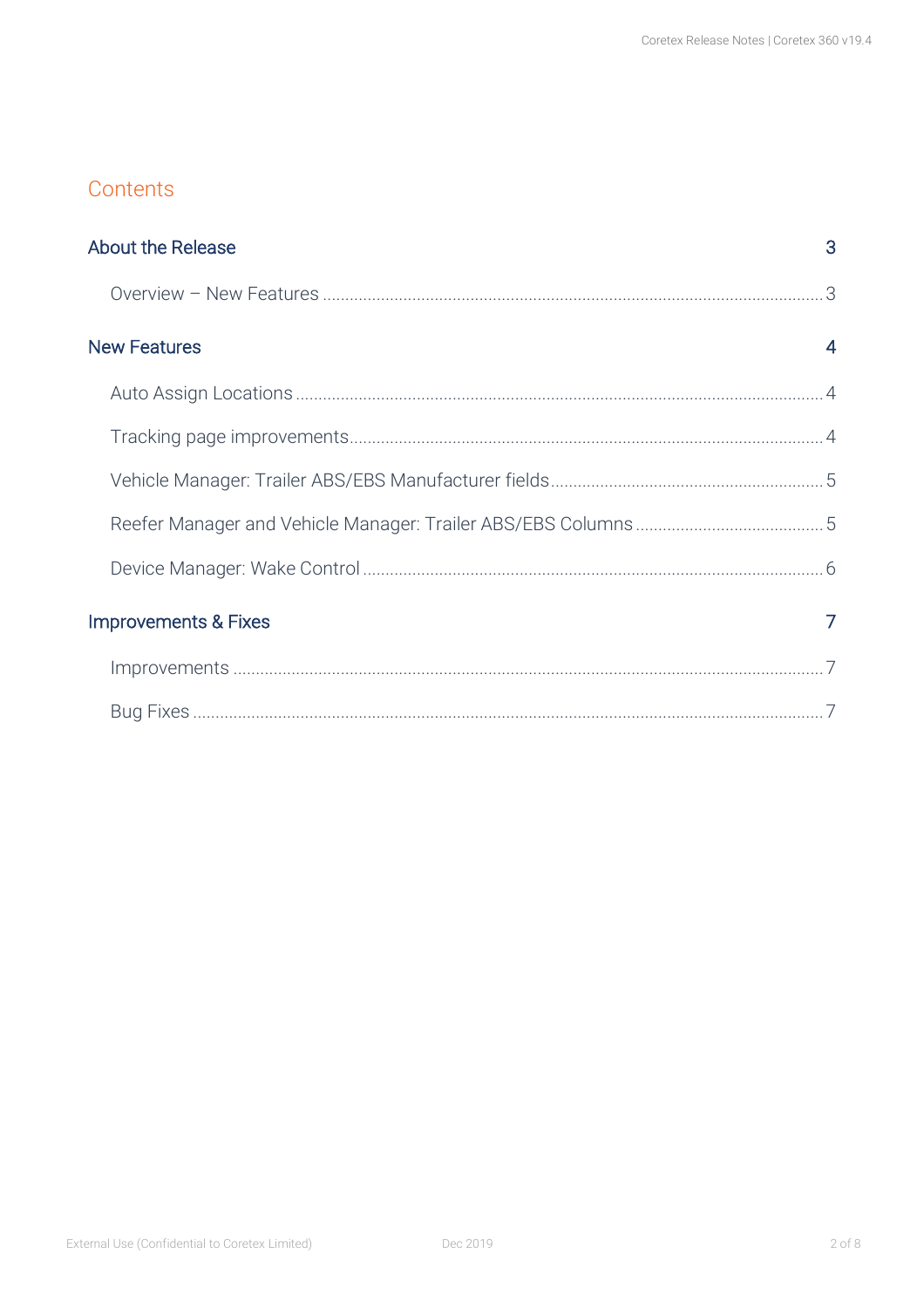# About the Release

We are pleased to announce our 19.4 Version of Coretex 360. This release has a number of enhancements and new features.

#### Overview – New Features

| AUTO ASSIGN LOCATION | - Can assign all Locations to all Vehicles                                                                                        |
|----------------------|-----------------------------------------------------------------------------------------------------------------------------------|
| TRACKING PAGE        | Optimizations to the tracking page<br>Locations, alerts & events improved                                                         |
| TRAILER ABS/EBS      | - Trailer ABS/EBS Manufacturer fields in Vehicle<br>Manager<br>- Trailer ABS/EBS columns in Vehicle Manager and<br>Reefer Manager |
| WAKE CONTROL         | Wake TMU1500 from low power mode                                                                                                  |

#### Actions required by customers

Coretex 360 is a web based application. You will be advised when the new version is available (by a system notification) and no action is required by customers.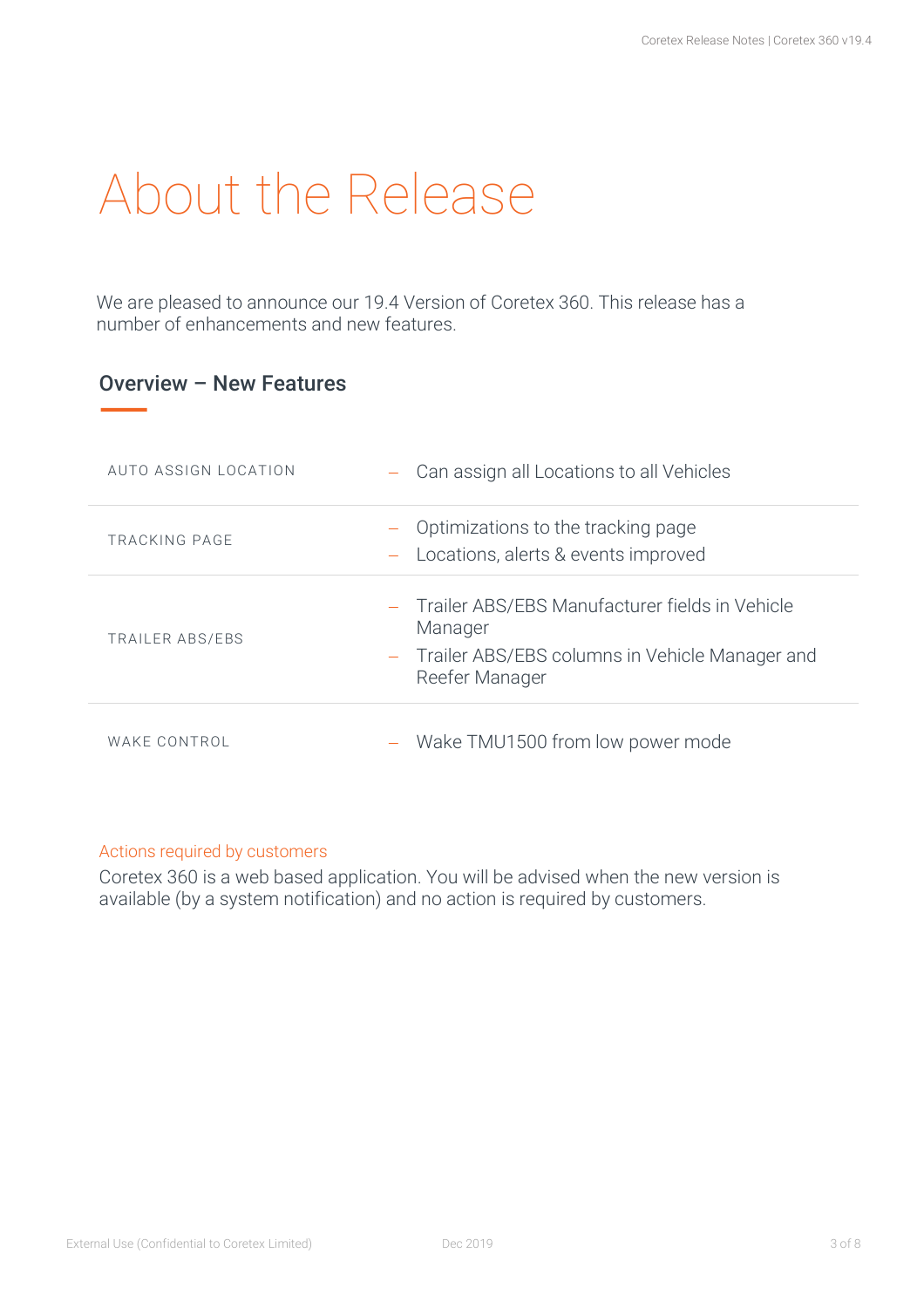## New Features

#### Auto Assign Locations

This is a new company level setting (enabled by Coretex) which automatically assigns all Locations to all Vehicles. If this setting is enabled, the ability to assign Locations to individual Vehicles/Fleets is disabled, and any vehicle passing through a location will trigger Location events. If enabled, clicking on the Install button on Location Manger will show the following message:



#### Tracking page improvements

We have made a number of optimizations to the tracking page which will deliver significant improvements in performance for customers with large numbers of Vehicles and Locations. The improvements include:

- Only loading Locations within the map if they are within the visible bounds of the map display window and at a zoom level where they are visible (this does not affect the list of Locations shown on the Location Tab)
- Changes to the way Alerts and Events are loaded and shown in the Quick window which improve overall performance
- Changes to how Alert Icons and Popup alerts are loaded
- Improvement and bug fix to fix limitation on how long alerts/events are retained Alerts now have to be manually cleared to remove them (right click Clear Alerts)
- Improve loading time of Locations in Location Tab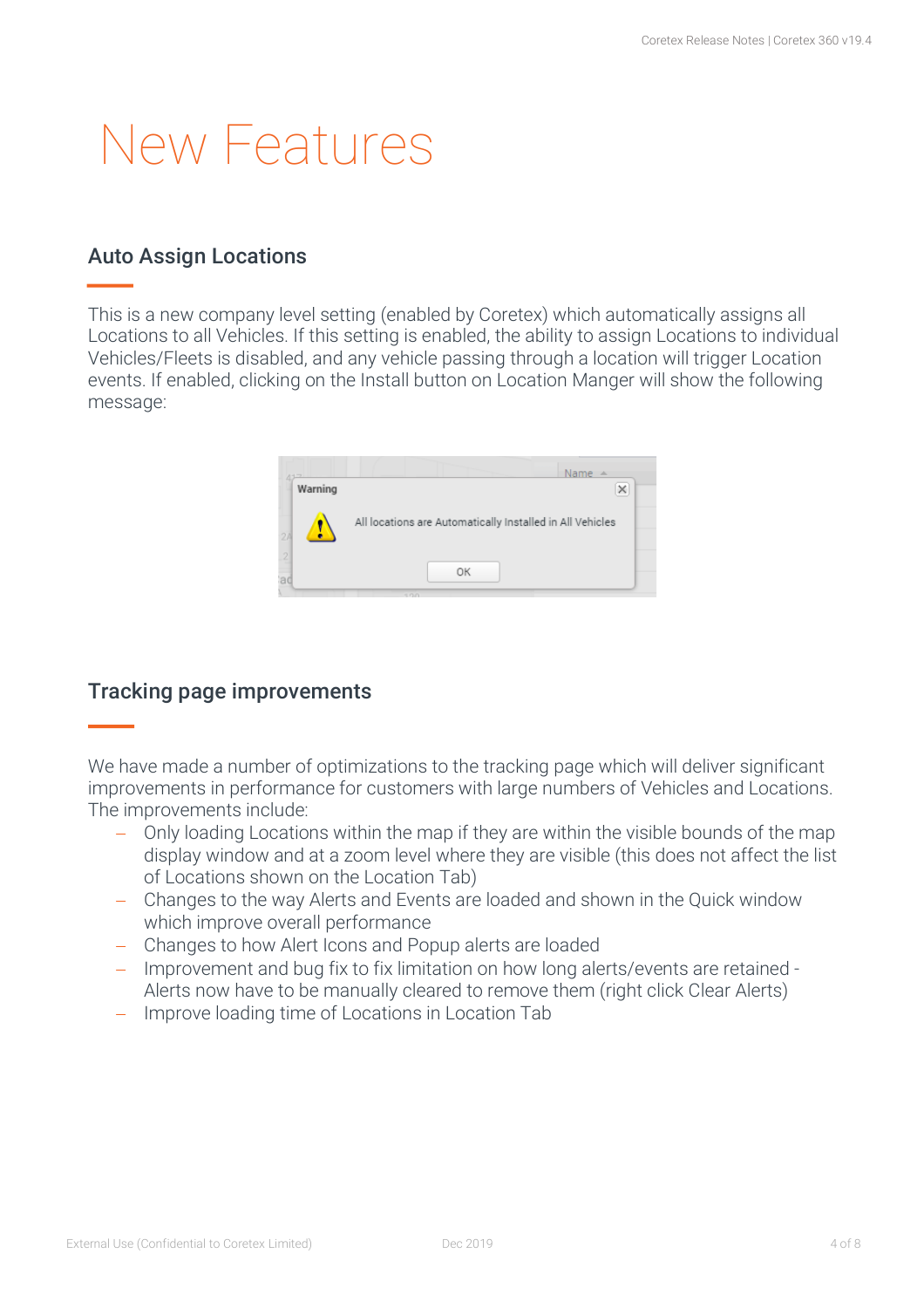### Vehicle Manager: Trailer ABS/EBS Manufacturer fields

When a user has the appropriate permissions, a number of additional Trailer ABS/EBS fields will be available in Vehicle Manager when Adding or Editing Vehicles via the Settings tab.

- Trailer ABS/EBS fields are only applicable for all Trailer vehicle types
- By default, TABS/TEBS Enabled field will be set to Not Fitted
- The first relevant Trailer ABS/EBS logger received will automatically update the TABS/TEBS Enabled field to Yes
- Only users with the appropriate permissions can manually update any of the Trailer ABS/EBS fields



### Reefer Manager and Vehicle Manager: Trailer ABS/EBS Columns

Once the user is in either Reefer Manager or Vehicle Manager, additional Trailer ABS/EBS columns can be added in Grid Display via User Settings.

There are 11 new Trailer ABS/EBS columns that can be selected.

- By default, all TABS/TEBS columns are not enabled in User Settings
- Trailer ABS/EBS fields are only applicable for all Trailer vehicle types. Non-trailers will not have any values for these if added as columns to be displayed
- Trailer ABS/EBS fields will be Disabled if Trailer unit is currently not Trailer ABS/EBS enabled
- Trailer ABS/EBS fields will display values based on the latest Trailer ABS/EBS logger received

| <b>100 360</b> TRACKING @ MESSAGES (B) VEHICLES <b>Q</b> DRIVERS A JOBS <b>H</b> DASHBOARDS <b>A</b> REPORTS @ ADMIN |                         |                                                 |                    |                         |                   |                  |               |                                                   |                          |                          | $\circledR$                                                           | salwan.reefer $(?) \quad$ $\rightarrow$ |  |
|----------------------------------------------------------------------------------------------------------------------|-------------------------|-------------------------------------------------|--------------------|-------------------------|-------------------|------------------|---------------|---------------------------------------------------|--------------------------|--------------------------|-----------------------------------------------------------------------|-----------------------------------------|--|
| ← General Settings → User Settings<br>⊙ Close                                                                        |                         |                                                 |                    |                         |                   |                  |               |                                                   |                          |                          |                                                                       |                                         |  |
| Search for Word(s)<br>Fleet                                                                                          | All Vehicles            | D Search   © Clear   D Advanced Search   Export |                    |                         |                   |                  |               |                                                   |                          |                          |                                                                       |                                         |  |
| 4. Quick Chart<br>Edit Reefer                                                                                        | C Refresh               |                                                 |                    |                         |                   |                  |               |                                                   |                          |                          | Save as default view <a> <a> C Restore default view Total: 37</a></a> |                                         |  |
| Vehicle A                                                                                                            | Last Reported Time      | TABS/TEBS Comms Status                          | TABS/TEBS Odometer | TABS/TEBS Odo Update    | TABS/TEBS Voltage | TEBS Weight (Kg) | Air Connected | TABS/TEBS Manufacturer Tire Inflation Lamp Status |                          | Last Tire Inflation Date | TABS/TEBS Brake Intervention                                          | <b>TEBS Heavy Braking</b>               |  |
| TABS/TEBS Test                                                                                                       | 8/11/2019 2:37:00 p.m.  |                                                 |                    | 8/11/2019 2:37:00 p.m.  | 11.45             | 7300.00          | Disconnected  | Knorr-Bremse                                      | Inactive                 | 30/10/2019 3:10:00 p     | 6/11/2019 2:40:00 p.m.                                                | 6/11/2019 12:35:00 p.m.                 |  |
| NZ2wayReefer-TMU1000                                                                                                 | 3/09/2019 1:10:00 p.m.  |                                                 |                    |                         |                   |                  |               | Haldex                                            |                          |                          |                                                                       |                                         |  |
| ABS-EBS Trailer                                                                                                      | 8/11/2019 4:10:00 p.m.  | Active                                          | 912165.6           | 8/11/2019 2:00:00 p.m.  | 0.15              | 12100.00         |               |                                                   | <b>Active Moving</b>     | 27/09/2019 1:00:00 p     | 27/09/2019 1:00:00 p.m.                                               | 27/09/2019 1:00:00 p.m.                 |  |
| AU_Reefer_01-2459DR                                                                                                  | 30/10/2019 3:10:00 p.m. | Active                                          | 292573.9           | 30/09/2019 2:00:00 p.m. | 12.44             |                  |               |                                                   | Inactive                 | 30/10/2019 3:10:00 p     |                                                                       |                                         |  |
| AU_Reefer_02-2621DR                                                                                                  | 30/10/2019 3:05:00 p.m. |                                                 |                    |                         | 7.00              |                  |               |                                                   | <b>Active Stationary</b> | 30/10/2019 3:05:00 p     |                                                                       |                                         |  |
| AU_Reefer_03-2461DR                                                                                                  | 29/10/2019 6:55:42 p.m. |                                                 |                    | 29/10/2019 6:55:42 p.m. |                   |                  |               | Wabco                                             |                          |                          |                                                                       |                                         |  |
| AU_Reefer_04-2098DR                                                                                                  | 29/10/2019 1:06:57 p.m. | Disabled                                        | Disabled           | Disabled                | Disabled          | Disabled         | Disabled      | Disabled                                          |                          |                          | Disabled                                                              | Disabled                                |  |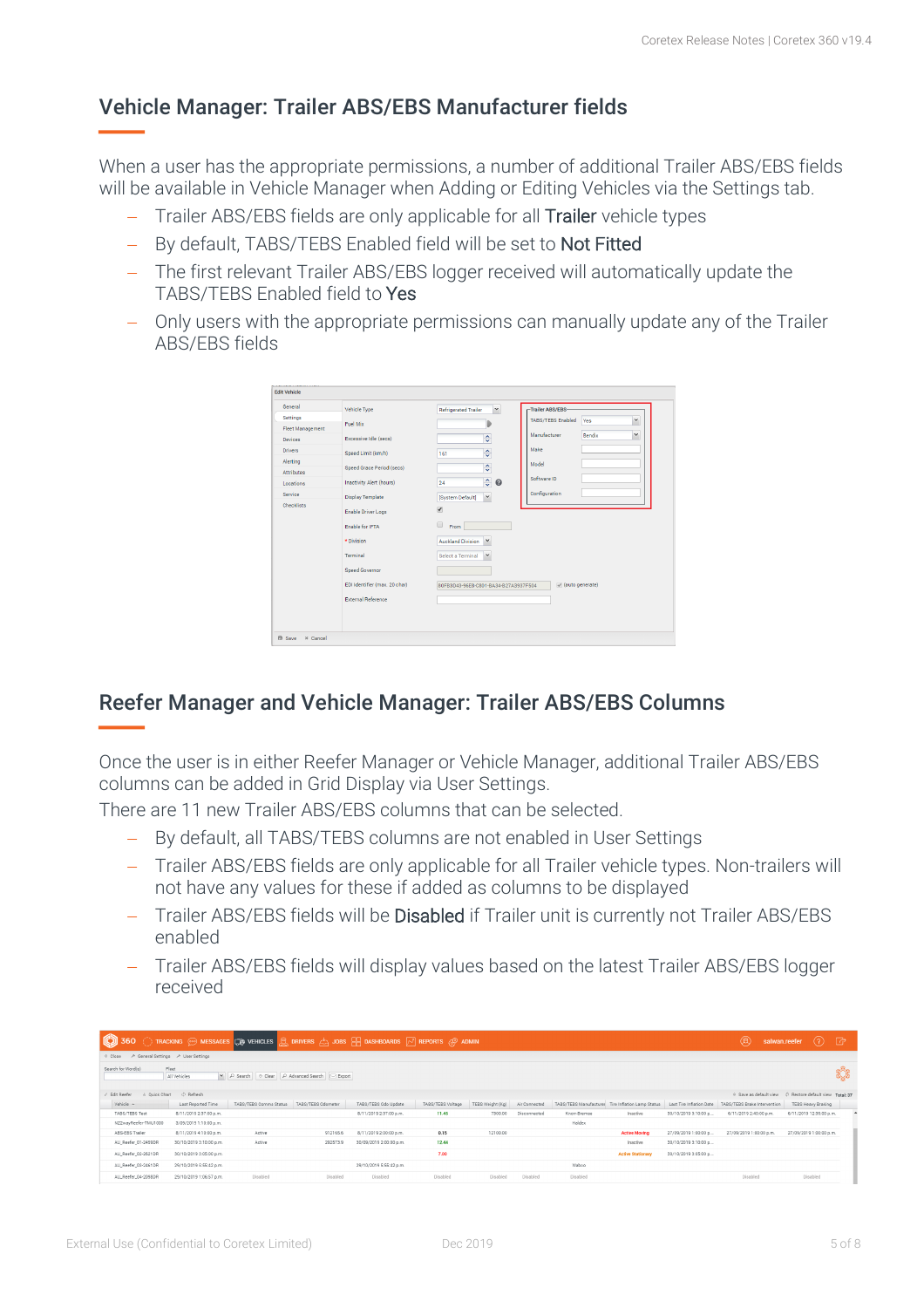### Device Manager: Wake Control

When user has the appropriate permissions, a Wake from Low Power command will be available in Device Manager via the Send Command option, following selection of any TMU1500 device.

| Serial Number                                     | Device Type    |                              | <b>Last Reported Date</b> |  |
|---------------------------------------------------|----------------|------------------------------|---------------------------|--|
| TMU-750-006011710266763                           | <b>TMU-750</b> |                              |                           |  |
| <b>TMU</b><br>Send Command - [060116223401942]    |                |                              |                           |  |
| <b>TMU</b><br>Display $\triangle$                 |                | Command                      |                           |  |
| <b>TMU</b><br>Wake from low power (TMU-1500 only) |                | TMU-1500 Enqueue WakeRequest |                           |  |
| <b>TMU</b>                                        |                |                              |                           |  |
| <b>TMU</b>                                        |                |                              |                           |  |
| <b>TMU</b>                                        |                |                              |                           |  |
| <b>TMU</b>                                        |                |                              |                           |  |
| <b>TMU</b>                                        |                |                              |                           |  |
| <b>TMU</b>                                        |                |                              |                           |  |
| <b>TMU</b>                                        |                |                              |                           |  |
| <b>TMU</b>                                        |                |                              |                           |  |
| TMU-1500 Enqueue WakeRequest<br>TMU               |                |                              |                           |  |
| Tag $\triangle$                                   |                | Value                        |                           |  |
|                                                   |                |                              |                           |  |
|                                                   |                |                              |                           |  |
| <b>TMU</b><br><b>TMU</b><br><b>TMU</b>            |                |                              |                           |  |
| <b>TMU</b>                                        |                |                              |                           |  |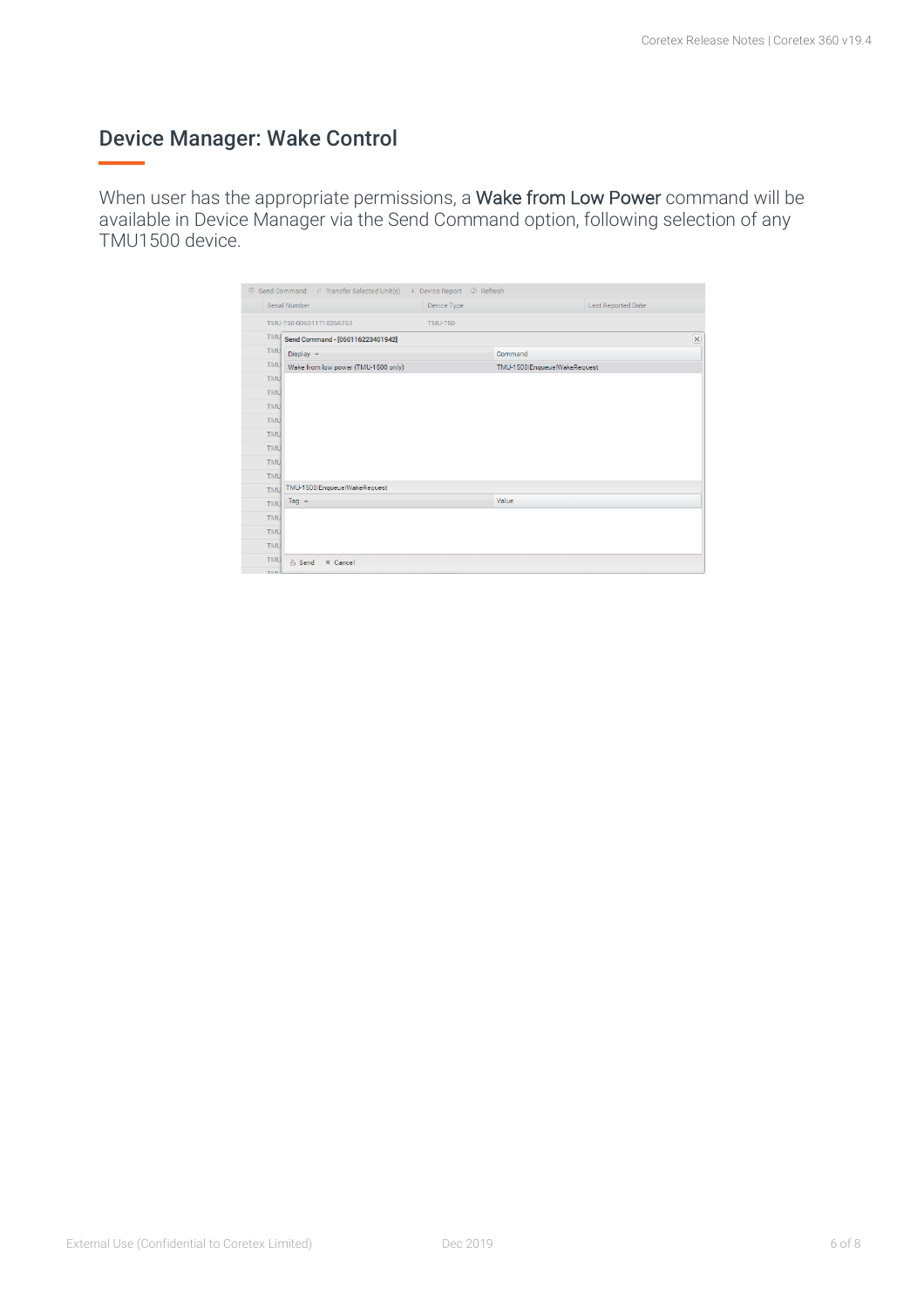## Improvements & Fixes

#### Improvements

- Remove 10,000 record limit on export from Vehicle and Driver Managers
- Driver Group Filter can now sort alphabetically in Driver Manager

#### Bug Fixes

- Fixed the display of Reefer data in Reefer Manager Playback
- Fixed the display of events in Reefer Manager Events History tab
- Fixed issue where Current Driver was not showing in Vehicle Manager if Driver was logged in using Default feature
- Fixed scrolling bug in Driver and Vehicle Managers